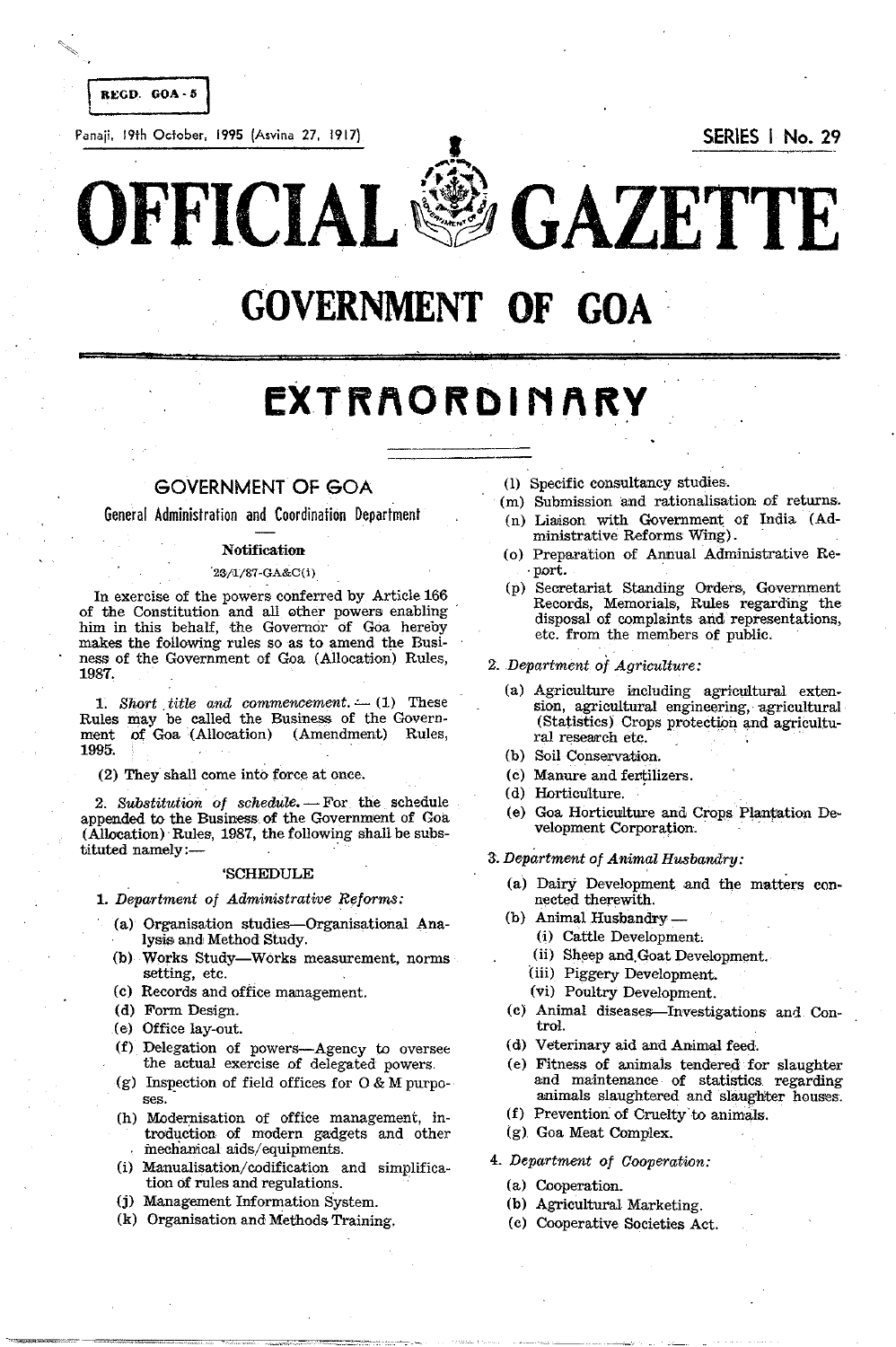- (d) Cooperative Societies including Sanjivani Sakhar Karkhana and other similar factories by whichever name.
- (e) Cooperative Dairy Development.
- **5.** Department of Education, Art & Culture:
	- (a) General Education, including Primary, Secondary, Higher Secondary and College Education.
	- (b) University Education.
	- (c) Language, Other Institutions and Acade**mics.**
	- (d) Technical and Vocational Education including teaching and training institutions for Diploma, Degree,Post Graduate and Higher courses.
	- (e) Archives, Archaeology, Museum and Gazetteers.
	- (f) Copyright.
	- (g) Libraries including Central, District, Taluka and Village Libraries.
	- (h) Arts including Kala Academy.
	- (i) Bal Bhavan.
	- (j) Cultural affairs,
- 6. Department of Employment:
	- (a) Registration and renewals of job seekers of general as well as special categories.
	- (b) Employment Marketing Information.
	- (c) Implementation of the provisions of Employment Exchanges (compulsory Notification of Vacancies) Act, 1959 and Rules thereunder,
	- (d) Vocational Guidance Programmes.
	- (e) , Summary of Industrial units to access Em ployment market and for release of Government assistance to the units.
- *7.* Department of-Environment:
	- (a) Environment.
	- (b) Pollution Control.
	- (c) Goa State Pollution Control Board.
- 8. Department of Finance:

1. Revenue and Expenditure Division:

- (a) Financial scrutiny/concurrence to Schemes/Proposals.
- (b) All matters relating to equation of posts and revision of pay scales of absorbed employees.
- (c) Directorate of Accounts.
- (d) National Savings Scheme.
- (e) Chit Fund.
- (f) Pension.
- (g) Pay Commission.
- (h) Sales Tax, Excise including Narcotics and Entertainment.
- (i) Lotteries.
- (j) Institutional Finance.
	- II. Budget Division.
- (a) Budget and Accounts.
- (b) Public Accounts Committee.
- (c) All financial rules and delegation of powers thereunder.
- (d) Audit.
- (e) Recovery of loans and advances.
- 9. Department of Fisheries:
	- (a) Development of marine and inland fishing.
	- (b) Training of fisher-youth.
	- (c) Improved fishing practices.
	- (d,) Schemes for financial assistance towards modernisation and mechanisation of fishing.
	- (e) Brackish water fishing culture.
	- (f) Assessment of marine and inland fishing stock and regulation of conservation and regulation of fishing.
	- (g) All other allied matters.
- 10. Department of Food & Civil Supplies:
	- (a) Civil Supplies.
	- (b) Price Control.
	- (c) Food Supplies to Districts, Good-grain prices and price supports.
	- (d) Supply and distribution of Cement.
	- (e) Essential Commodities Act, 1955 inciuding the distribution through Fair Price Shops.
- 11. Department of Forest:
	- (a) Social Forestry/Farm Forestry.
	- (b) Regulation of trade in Forest Produce.
	- (c)' National parks and gardens other than maintained by local bodies.
	- (d) Protection of wild birds and wild animals.
	- (e) Indian Forest Act.
	- (f) Vanamahotsava.
	- (g) Afforeststion of wastelands.
	- (h) Protection and conservation of forest wealth and management of forest on scientific lines.
- 12. Department of General Administration:
	- (a) Appointment and leave' of the Governor.
	- (b) Governor's allowances and privileges.
	- (c) Raj Bhavan.
	- (d) Council of Ministers.
	- (e) Discretionary grants of the Chief Minister.
	- (f) Matters pertaining to the establishment of the Chief Minister, Ministers, Ministers of State and Deputy Ministers.
	- (g) Governor's address.
	- (h) Secretariat Building, Library and Records Room.
	- (i) Secretariat Accounts.
	- (j) House keeping functions of Secretariat.
	- (k)' Telephones.
	- (1) Rules of Business of the Government.
	- (m) Western Zonal Council and Inter-State Council.
	- (n) Allocation of Business Rules.
	- (0) Cabinet meetings/affairs.
	- (p) Accoinmodation (both for office and residential) Rules.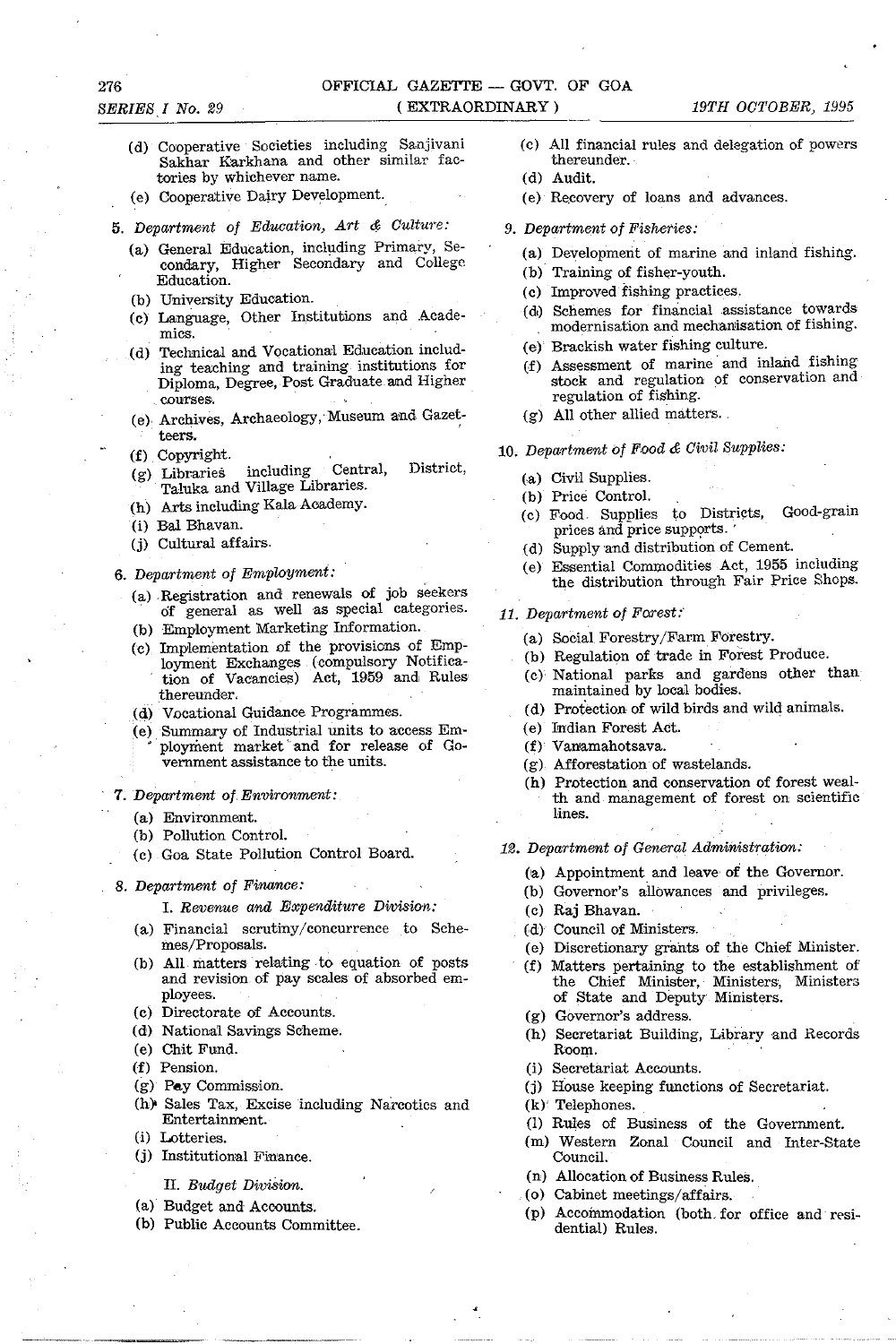- *SERIES I No. 29* 
	- (q) Public Holidays.
	- (r) Rules for authentication of orders of the Government.
	- (s) Staff Cars.
	- (t) Posts & Telegraphs, including ,telephones. but not including village telephones system, wireless and other like forms of Communioations.
	- (u) Establishment of the Secretariat Staff.
	- (v) Residual matters.
	- (w) Chief Estate Officer.
	- (x) Issue of Multipurpose Identity cards for citizens of Goa.

#### *13. Department of Home:*

- I. *Home General Division:*
- (a) Establishment and ·allied matters of Police, Home Guards and Civil Defence and Fire **Services**
- (b) Law and order and security, including administration of National Security Act, Essential Services Maintenance Act, and COFEPOSA and, matters connected therewith, Prevention of Illicit Traffic in Narcotic Drugs and Psychotropic Substances Act.
- (c) National Integration and Inter-State Migration.
- (d) Amusement, Betting and Gambling, Cinematography but excluding lotteries.
- (e) Repatriates/Rehabilitation/National Calamities.
- (f) Ex-servicemen/Soldiers/Sailors and Airmen Board.
- (g) Prisons and Jails; Remission/Commutation of sentences.
- (h) Freedom Fighters and matters relating thereto.
- (i) Appointment of, Executive Magistrates and Special Executive Magistrates.
- (j) Preventive detentions. for any, or all purposes.
- (k)' Railways and Village Police.
- (I) Directorate of Prosecution.
- $(m)$  Explosives, poisons and inflammable substances, control, transport, storage, production, refining and blending of' petroleum and other inflammable substances under the Petroleum Act, 1954, Carbide Calcium Rules.
- (n) Exhumations, missing persons, estate of deceased persons.
- (0) Administration of borstal schools and institutions.
- (p) Arms, firearms and ammunitions.
- (q) Naval, Military and Air Forces and any other armed forces of the union, Intelligence Bureau and other similar Central Organisations.
	- (i) Internal security and Defence of India (Naval, Military or Air); matters bearing of Internal security (including the use of Naval, Military or Air Forces in aid of Civil Powers).
	- (ii) Auxiliary and Territorial Forces.
- (r) The Emblems and Names (Prevention of Improper Use) Act, 1950.
- (s) Confidential and Secret Codes.
- (t) Human Rights.
- II. *Foreigners and Citizenship Division:* 
	- (a) Citizenship, Foreigners, Passport of Extra dition and Visa.
	- (b) Foreign missions and all matters connected therewith; foreign missionaries.
	- (c) Pilgrimage to places outside India. '
	- (d) International bodies, gifts received from CARE etc. and from foreign countries.
	- (e) Ecclesiastical Affairs, including European Countries.
	- (f) Evacuee property.

#### *14. Department of HouSing:*

- (a) Urban Housing Schemes, Middle and Low--Income Group Housing. .
- (b) Goa Construction, Housing & Finance Corporation Ltd.
- , 15. *Department of Housing Board:* 
	- (a) Establishment of Goa Housing Board.
	- (b) Conduct of Business of Board and Committees. .
	- (c) Housing/improvement of building schemes.
- *16. Department of Industries:* 
	- (a) Industries.
	- (b} Monopolies and Restrictive Trade Practices Act, 1969. '
	- (c) Inventions, Patents, Design, Trade Marks and Merchandise Marks.
	- (d) Trade and Commerce, Production, Supply and Distribution of goods and products of Industries.
	- (e) Supply of steel and iron for industrial development.
	- (f). Control of building materials and buildings construction for industrial undertakings.
	- (g) Manufacture and use of'Alcohol for industrial purposes.
	- (h) Industrial Development Corporation.
	- (i) Economic Development Corporation and its subsidiaries.
	- (j) Goa Handicrafts Rural Small Scale Indus. trial Development Corporation.
	- (k) Khadi and Village Industries Board.
- *17. Department Of Information:* 
	- (a) Information and Publicity.
	- (b) Public Relation and Broadcasting.
	- (c) Newspapers, books and Printing Process including the Press and' Registration of Books Act, 1867 and other legislations dealing with printed matter.
- *18. Department of Inland Waterways:* 
	- (a) Inland Waterways.'
	- (b) Navigation and navigational aids.
	- (c) Ferries."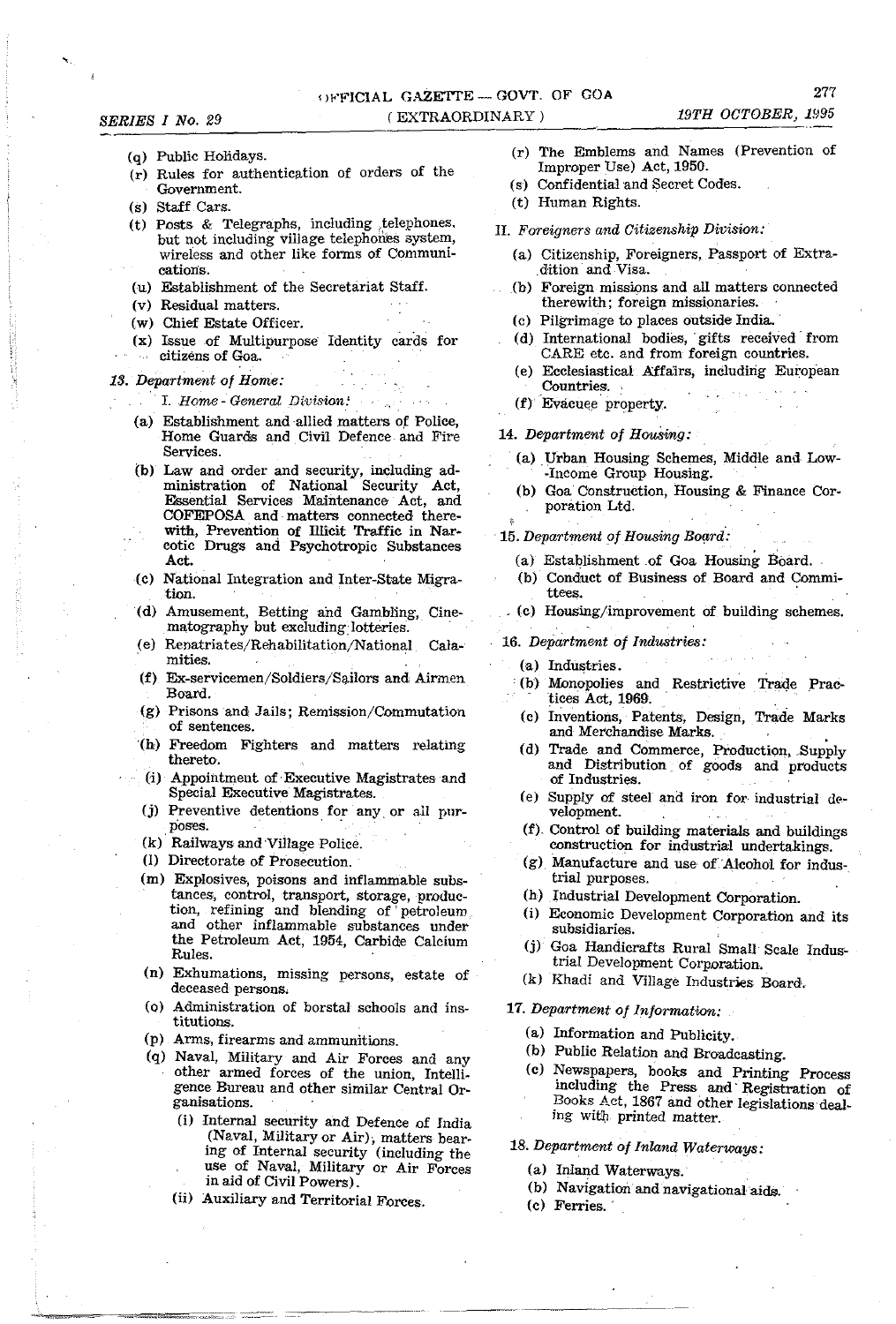278

- (d) Matters relating to Ports.
- (e) Light-houses including lightships, beacons and other provisions for the safety of ship-<br>ping.
- (f) Passengers and goods carried on inland waterways.
- (g) Maritime shipping and navigation, including shipping and navigation on tidal water; provision of education and training for the mercantile marine and regulation of such education and training' provided by the State Inland Steam Vessels Act.
- (h) Maritime School.

#### 19. Department of Irrigation:

- (a) Irrigation and Canals, drainage and embar-kments, water storage and water power.
- (b) Tube wells for irrigation purposes.
- (c) Lift Irrigation.
- (d) Planning, investigation, preparation and execution of Irrigation, Hydro Power and multipurpose projects.
- (e) Budgets and Accounts under Irrigation heads.
- (f), Management of completed Irrigation Proiects.
- (g) Administration of Irrigation Acts.
- (h) Flood Control' Works.
- (i) Preparation and execution of drainage schemes for improvement of water logged areas.
- (j) Rehabilitation of persons displaced by Irrigation.
- (k) Multi-purpose irrigation projects including water supply and hydro-electric components.
- *20. Department* of *Labour:* 
	- (a) Labour.
	- (b) Technical Training Scheme i.e. I.T.I.
	- (c) Boilers and Factories.
	- (d)' Trade Unions.
	- (e) Industrial and Labour Disputes, including reconciliation, adjudication and arbitration, strikes and lock-outs.
	- (f) Welfare and Labour including conditions of Labour.
	- (g) Workmen's Compensation, employees liability, invalidity and old-aged pension.
	- (h) Registration of Trade Unions.
	- (i) Payment of Wages.
	- (j) Conditions of Service, etc. in shops and Commercial establishments.
	- (k) Industrial and Labour Courts.

## 21. Department of Law & Judiciary:

# *I. Legal Affairs Division:*

- (a) Advice on legal matters.
- (b) Statutory rules, order and notifications.
- (c) Drafting and vetting of Bills.
- (d) Supervision of Government litigation and arbitration.
- (e) Conveyancing including agreement and deeds, etc.
- (f) Appeal against acquittals.
- (g) Publication of Acts, Rules, Notifications, Codification of Laws and Maintenance of upto-date laws, rules and notifications.
- (h) Law Library.
- (i) Personal Laws and other laws of general nature.
	- ll. *Law (Establishment) Division:*
- (ai) Notaries.
- (b) Official receivers, legal practitioners and Government Counsel/qovernment pleaders.
- (c) Administration of justice.
- (d) Registration of documents and Societies.
- (e) Administrative Tribunal.
- (f) Goa. Judicial Service Cadre.
- (g) Elections.
- (h) Legal Aid.
- (i) Advocate General.
- 22. Department of Legislative Affairs:
	- (a) Summoning and prorogation of Legislative Assembly.
	- (b) Salaries and allowances etc. of M.L.As.
	- (c) Parliamentary and Legislative Affairs.
- *23. Department of Mines:* 
	- (a) Geological Surveys.
	- (b) Regulation of mines and mineral development.
- *24. Department* of *Non-Conventional Sources of Energy:* 
	- (a) Goa Energy Development Agency.
- *25. Department of Official Language and Public Grievances* .'
	- (a) Implementation of the Official Language Act, 1987.
	- (b) Matters regarding training to Government Employees in Official Languages.
	- , (c) Setting up of machinery for redressal of public grievances.
	- (d) Translation of documents in official languages including Legislative Assembly Questions.
- *26. Department Of Panchayat Raj and Community Development:* 
	- (a) Community Development.
	- (b) Panchayati Raj.
	- (c) Goa Panchayat Raj Act, 1994.
- *27. Department of Parks and Gardens:* 
	- (a) Parks and Gardens.

#### *28., Department of Personnel:*

(a) Cadre Plamiing and management of various state services, not otherwise provided for under any other department.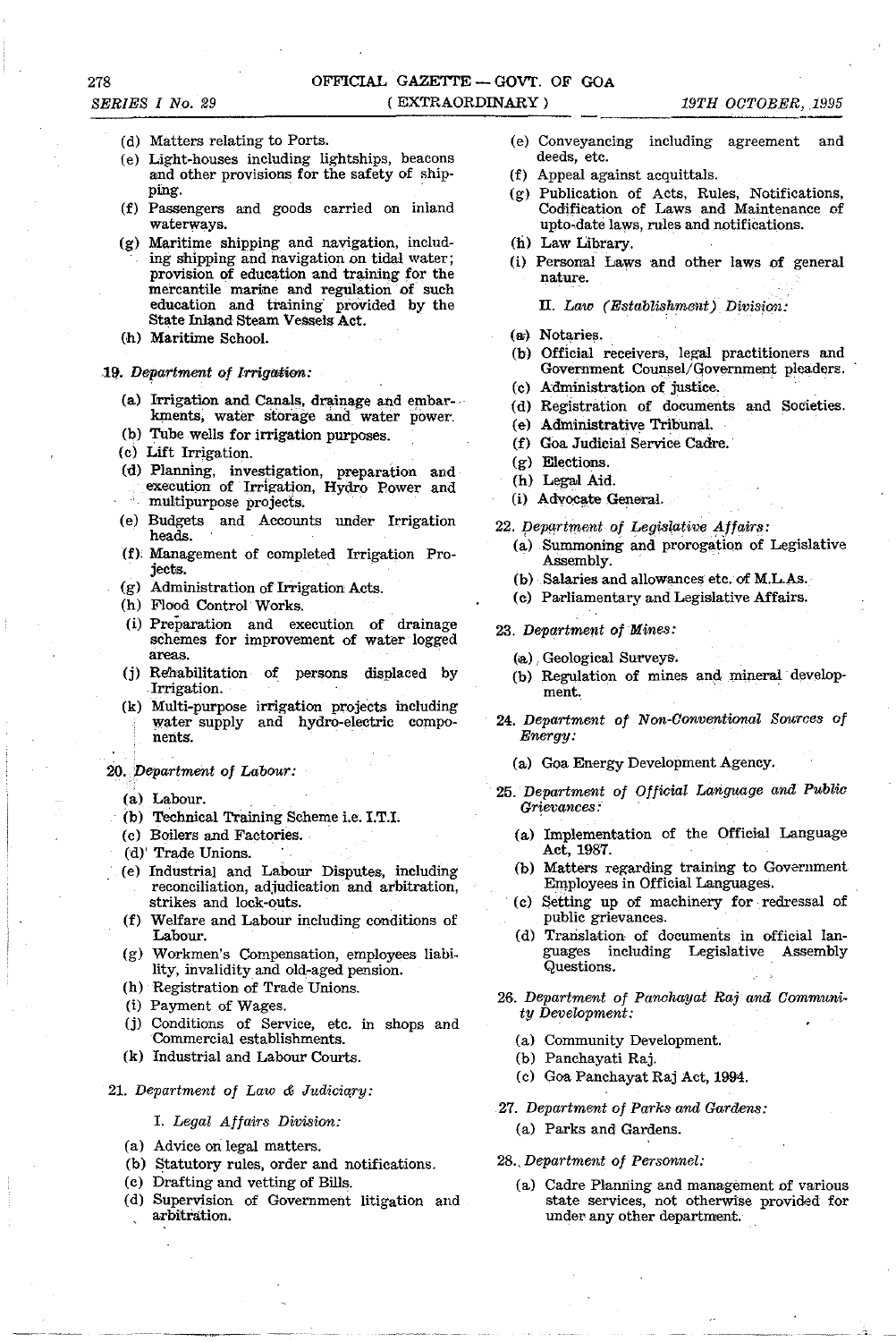# OFFICIAL GAZETTE - GOVT. OF GOA ( EXTRAORDINARY)

#### *SERIES I No. 29*

# (b) Services:

- (i) All India Services.
- (ii) State Civil Services.
- (iii) Other Services, not otherwise provided for under any other department.
- (c) Policy regarding appointments, placements, etc.
- Cd) Carrer planning/development/management.
- (e) Training and coordination (including Hindi training schemes).
- (f) Talent hunting.
- (g) Promotion Systems, Institutionalising  $ar$ rangements for selection at senior /management levels.
- (h) Performance Appraisal systems.
- (i) Recruitment and conditions of service and framing of rules and regulations in matters thereto.
- (j) Staff Welfare General conditions of **service.**
- (k) Joint Consultative Machinery.
- (1) Rewards and punishments systems
- (m) Motivation morale.
- (n) Review/evaluation and feedback of policy implementation.
- (o) Liaison with Central Government. (Department of Personnel and the Union Public Service Commission).
- (p) Research in Personnel Administration.
- (q) Establishment of Collectorates in Goa.
- (r) State Public Service Commission·
- (s) Government Servants Association.
- (t) Advice in service matters.

## 29. Department of Planning:

- $(a)$  Five Year Plans.
- (b) Plan Co-ordination, review and monitoring.
- (c) Vital Statistics including Registration of births and deaths.
- (d) Manpower planning.
- (e) Establishment of the department of Economics, Statistics and Evaluation,
- (f) Census.
- (g) All matters pertaining to principles and policies regarding socio-economic planning.
- (h) All correspondence and dealings with the Planning Commission.
- (i) Preparation of the Plan for the State, keeping watch on implementation of the Plans and review thereof from time to time.
- (j) Development programmes and periodic progress reports of schemes included in the plan.
- (k)' Computer Centre; Computerisation in Government Departments.
- (1)  $20$  point programme functions, coordination and monitoring (individual schemes will be dealt with by the concerned Departments·

# 30. Department of Power:

- (a) Power Generation·
- (b) Distribution of Power.
- (c) Rural Energy Programme.
- (d) Administration of Indian Electricity Act;
- (e) Construction of Power Stations ·and Distribution of Power.

## 31. Department *01* Printing & Stationery.:

- (a) Official Gazette.
- (b) Procurement of Government Stationery and Stores.
- (c) Printing of Government 'publications and Stores.<br>Stores.<br>Printing of Government publication.
- (d) Setting up of Procurement Agency for Government Stores.
- *32.* Departwent of Protoool:
	- (a) Arrangement for V.LPs.
	- (b) Warrant of Precedence and Table of Precedence.
	- .. (c) Ceremonials and *Protocol.*
	- (d) Vehicles for V. I. Ps/State Guests.
	- (e) Allotment of accommodation to'VIPs/State Guests.
	- (f) Government Circuit House, Panaji and Margao.
	- (g) Hospitality Organisations.
	- ('h) ceremonials including receptions etc. for illustrious personagers, national dress, official mourning etc.
- 33. Department of Public Assistance (Prove*doria): .* 
	- (a) Financial Assistance for purchase of Aid  $\&$ Appliances. .
	- (b) Assistance under light of poor schemes.
	- (c) Maintaining old Age Homes.
	- (d) Implementation of Dayananda S. N. M., Yojana. Scheme.
	- (e) Conducting lotteries.

## 34. Department of Public Health:

- (a) Public Health and Sanitation.
- (b) Family Welfare, UniVersal Immunisation Programme, Malaria ·Control, Filaria Control, Leprosy Control, T.R Control, Control Blindness, Mental Health, Nutrition, Early detection and control of Cancer and Public Health Programmes as required for the population from time to time.
- (c) Medical Education, Medical Colleges, Attached hospitals and Dispensaries.
- (d) Nursing, Dental and Pharmaceutical Profession and Education excluding Pharmacy College.
- (e) Hospitals and Health Centres.
- $(f)$  Drugs Control and Implementation of Drugs and Psychotropic Substances Act.
- (g) Prevention of Adulteration of Food Stuff.
- (h) Poisons Act, 1919.
- (i) Public Health Act.
- (J) Lunacy and Mental Deficiency including places for the reception or treatment of. lunatics and mentally deficient persons (except criminal lunatics).

*19TH OCTOBER, 1.995*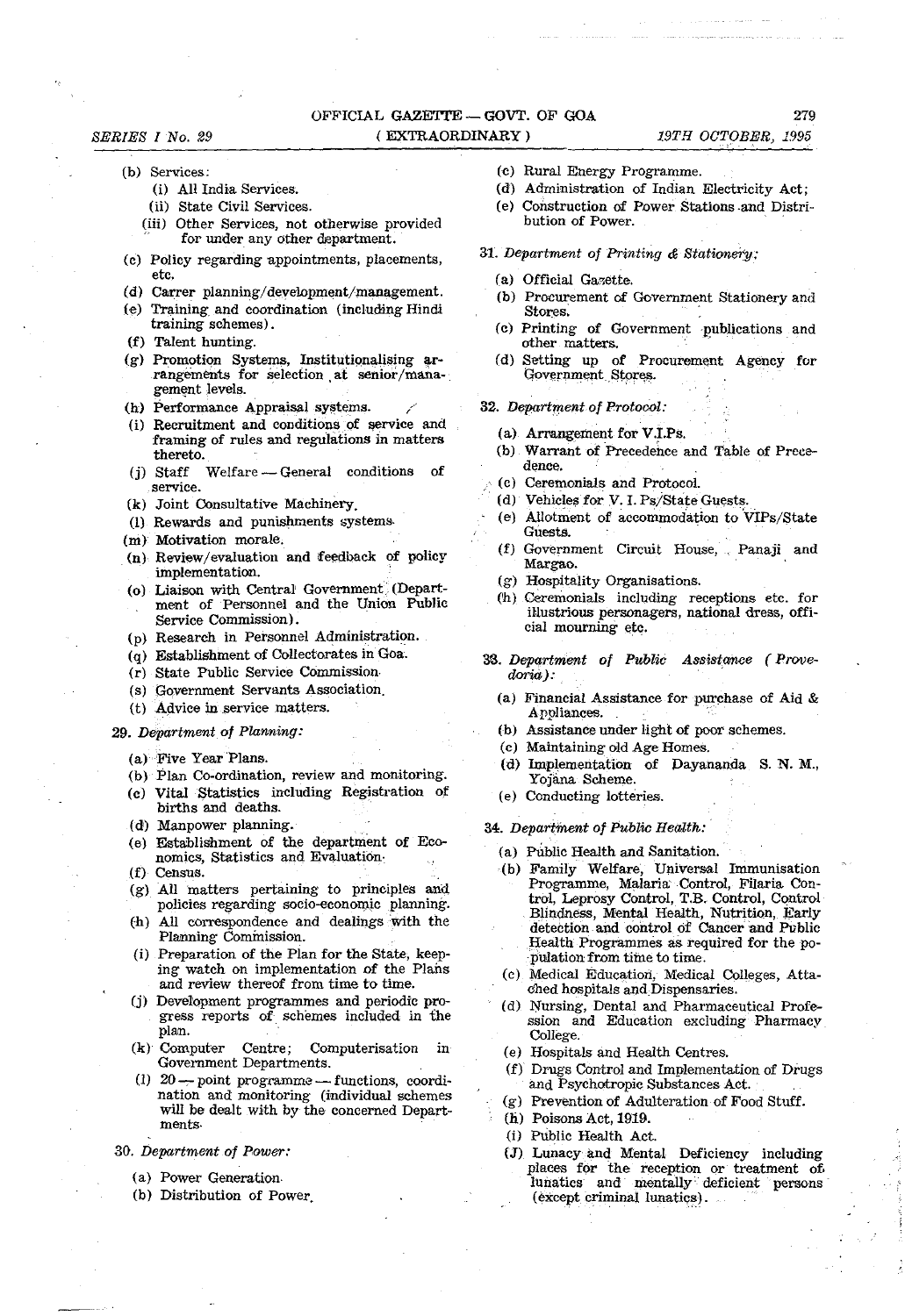- (k) Prevention to the extension from one unit or another of infection and contagious diseases affecting men.
- (I) Drug de-addiction.
- (m) Acquired Immune Deficiency Syndrome (AIDS).
- (n) Goa Special Medical Insurance Scheme.
- *35. Department of Public Works:* 
	- (a) 'Public Works.
	- (b) Water Supply.
	- (c) Works, lands and buildings'vested in orin the possession of Government for the pur. pose of the State other than of those assigned to any other department,
	- (d) Works in Raj Bhavan Complex.
	- (e) Execution and maintenance, on behalf of the Central Government, of such works debitable 'partly or wholly to Central Revenue as may be entrusted to the Government.
	- (f) Construction and maintenance of electrical installations in Government building.
	- (g) Roads and bridges.
	- (h) Any other works specifically entrusted by or with the approval of State Government.
- *36. Department of Revenue:* 
	- (a) Land revenue including land records and survey and consolidation of holdings.
	- (b) Land including Land Tenures, land ceiling, land reforms and consolidation of holdings.
	- (c) Relation of landlords, tenants and mundkars.
	- (d) Comunidades.
	- (e) Religious endowments and institutions.
	- (f) Rural indebtedness.
	- (g) Mamlatdars's Court Act.
	- (h) Requisitioning and acquisition of immovable property.
	- (i) Stamps.
	- (j) Land acquisition.
	- $(k)$  Public promises (Eviction of Unauthorised Occupants Act).
	- (i) Maps and State Boundaries.
	- (m) Territorial changes within the State.
	- (n) Land *ot* the, Central Government.
	- (0) Relief on account of fire, flood and other natural or general calamities, etc.
	- (p) Revenue section of Collector's office.

#### 37. *Department of Rural Development andR.D.A.:*

(a) Rural Development Agency and all schemes administered by it, e.g. Rural poverty alleviation programmes like Integrated Rural Development Programme (IRDP), National Rural Employment Programme (NREP), Rural Landless Employment Guarantee Programme (RLEGP), Development of Women

and Children in Rural Areas (DWCRA), Indira Awas Yojana (fAV) for Scheduled Castes & Scheduled,Tribes, etc.

- (b) Rural Water Supply Scheme, Rural sanitation, Rural Roads and other rural development work not dealt with by other specific departments.
- (c) National land use and conservation Board.
- (d) Western Ghats Development programme.
- (e) Land Army.
- 38. Department of Science and Technology:
	- (a) All matters/correspondence pertaining to:
		- (i) Atomic Energy.
		- (ii) Electronics.
		- (iii) Ocean Development.
		- (iv) Science & Technology.
		- $(v)$  Futureology.
		- ,(vi) Space.
	- (b) Application of Science and Technology,
	- (c) Circulation of the latest ,known-how, data information etc. in the fields of Science. Technology etc. as applicable to' industries. trade, development of agriculture, animal husbandry, education etc.
- 39. Department of Social Welfare:
	- (a) Social Welfare.
	- (b) Welfare of Scheduled Castes and Scheduled Tribes and other Backward classes.
	- (c) Special Component Plan.
	- (d) Protection of Civil Rights Act, 1955.
	- (e) Training for and research in social work including socio-economic surveys.
	- (f) Coordination of Social activities.
	- (g) Beggars and all matters connected with them including institutions set up for them.
	- (h) Problems relating to the blind, the deaf and the dumb and the mentally retarded.
	- (i) Maintenance and care of displaced/unattached women and children, and aged and the infirm.
	- (j) Immoral Traffic (Prevention) Act, 1986.
	- $(k)$  All matters connected with the activities of the Central and State Social Welfare Boards.
	- (1) Goa State Backward Class Development Corporation.
	- (m) Goa State Commission for Backward Classes.
	- (n) Dowry Prohibition Act.
	- (0) Wakf Act, 1954.

#### 40. Department of Sports and Youth Affairs:

- (a) Auxiliary & National Cadet Corps,
- (b) Scouts and Guides.
- (c) National Service Corps.
- (f) Sports.